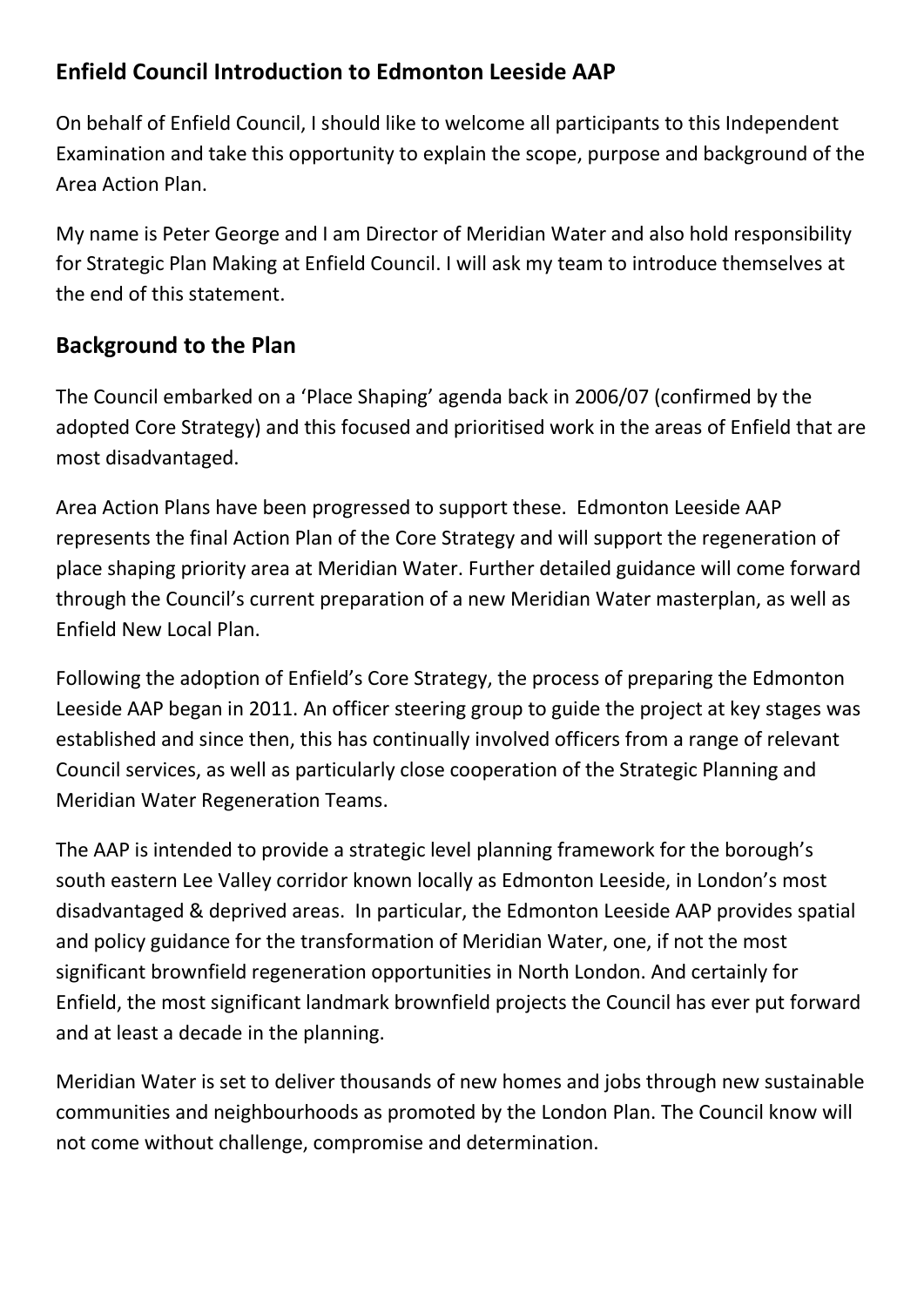# **The aims of the AAP in delivering future development & its relationship with the Core Strategy, Emerging Local Plan and Masterplan SPD**

Core Strategy Policy 1: 'Strategic Growth Areas' identifies Edmonton Leeside (previously Central Leeside) as an area of focused growth and housing led regeneration.

Core Strategy Policy 2: 'Housing supply and location of new homes' sets out the indicative housing growth targets and the projected supply of new homes within the Plan area.

Since then, the evidence underpinning the Council's emerging new Local Plan, as well as the new draft London Plan and national guidance, have proposed much higher housing numbers for the borough of Enfield, required to address identified need.

When the new draft London Plan is adopted, our annual housing target will increase from approximately 800 to about 1,800 dwellings per annum and in line with the government's new standardised methodology, our objectively assessed 10-year housing need has gone up by almost 40%, in comparison with our previous local assessment of need, to well over 3,000 dwellings per annum.

At the same time, the new draft London Plan designates Enfield as a borough to retain and provide strategic industrial land as well as protecting all greenbelt land. Enfield currently accommodates over 400 ha of strategic industrial land and 30% of the borough is covered by greenbelt designations. Delivery of targets to meet local needs are therefore increasingly challenging to meet, with such limitations on the supply of land.

Furthermore, the council also needs to address a number of other competing challenges. This AAP is without doubt the Council's most ambitious; because it has to be. The ELAAP is a regeneration area planning framework which has, at its heart, a diverse community of residents, businesses and neighbourhoods, that have lived and worked in this deprived part of the Borough for years.

Put simply, for the Council a there is no other option but to optimise every opportunity the brownfield regeneration Meridian Water represents.

ELAAP and Meridian Water are about much more than one project. They are the key to delivering a number of crucial strategic objectives of the council:

- Delivering thousands of homes at different tenures, in line with our incredibly challenging housing trajectory, especially our need for affordable housing;
- Helping to move more local people out of temporary accommodation, in a borough which has one of the largest number of people in temporary accommodation in the country; through the extensive delivery of Council led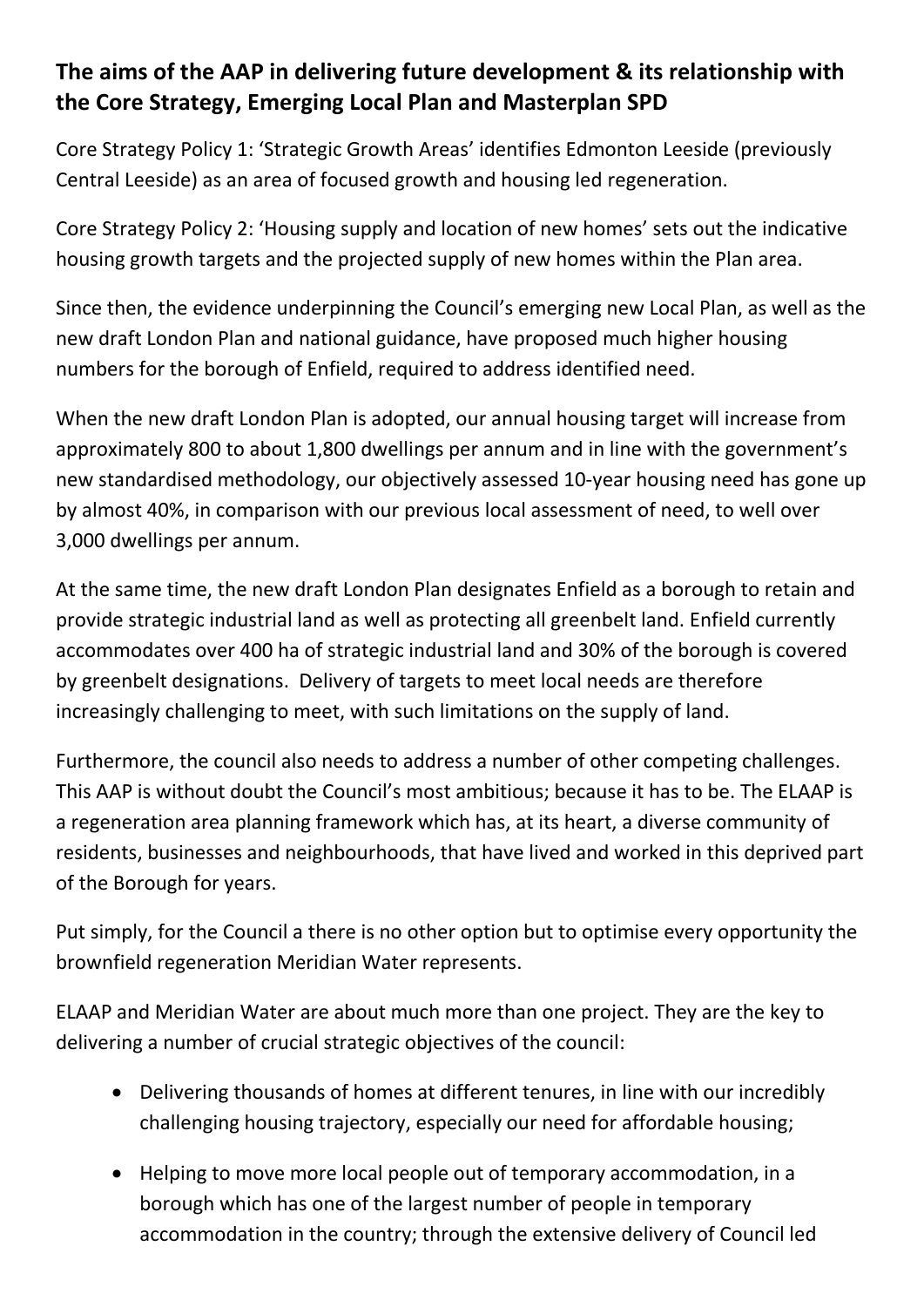affordable housing. This is especially crucial at a time when the Council is losing 200 dwellings per year through the governments' Right To Buy scheme and is spending £30 million per annum on temporary accommodation;

- Delivering thousands of much needed jobs in an area that has been historically dominated by low jobs densities and wages that are significantly below the borough and London average;
- Lifting the wards in question out of the top 10% most deprived wards, by giving more local people opportunities to escape poverty and deprivation, through better access to employment and training as well as a better living environment and improved transport links;
- Improving the future lives of local children in this historically isolated area, by providing them with better education and opportunities access to aspirational careers on their doorstep;
- Tackling serious physical challenges of the land in terms of access to and quality of local environment; Amongst others, Meridian Water will see the delivery of the biggest new park in London in a century, strong new links to the Lee Valley Regional Park, and infrastructure to help decrease car use support low carbon energy; These will be significant improvements in an area with historically high car reliance, extensive air quality problems, a hostile environment for walking and cycling, issues with severance and a high concentration of polluting uses;
- And finally: Helping the council towards greater self-sufficiency, to free up more money for desperately needed front line services, in a time of ever greater austerity and lack of funds from national government; This is supported through the council acquiring ownership of significant revenue producing assets in the area;

The council and all of the people who are currently living in this area of intense deprivation, are dependent on the success of ELAAP and Meridian Water to deliver on these crucial objectives. The ELAAP has therefore chosen to be ambitious and proactive in seeking transformational change in this area, rather than allowing these ambitions to be watered down and agreeing to protect the status quo.

The AAP is addressing all of these conflicting priorities, including the requirements of national and London Plan policy, to the best of its abilities. The Council therefore believes that in the round, ELAAP is in general conformity with the London Plan and national policy.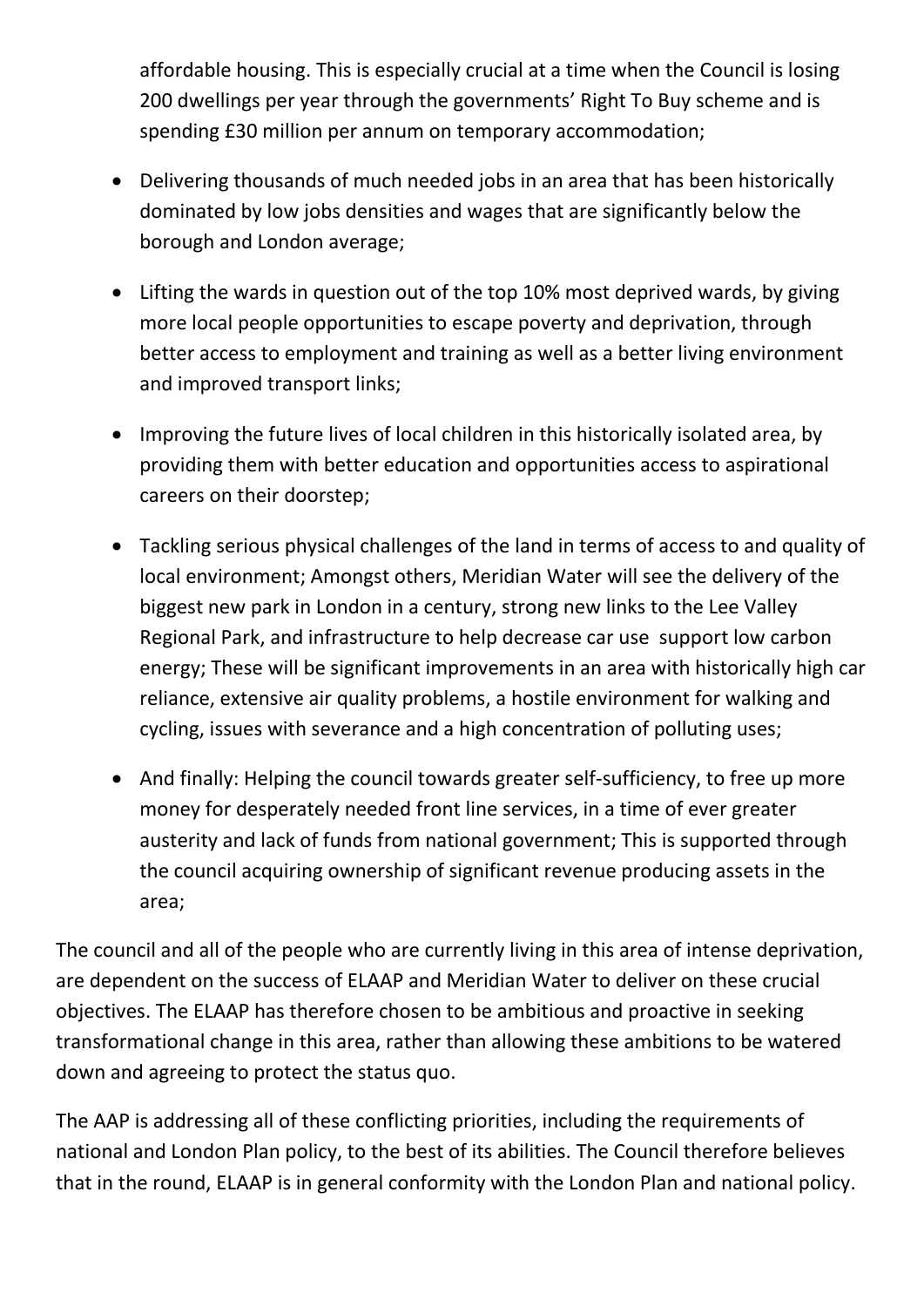While it is acknowledged that the issue over SIL release remains contentious and a challenging one for the Plan to address, every effort has been explored to look at finding a balance between competing policy objectives.

# **Background to Meridian Water & update on current status of the project**

The Council have been highly proactive in ensuring that the jobs and homes planned for in the ELAAP are deliverable. This is particularly demonstrated by the Council's large scale acquisitions of land at Meridian Water, where now about 65% of land is in Council ownership within the red line.

The Council have also, in the same spirit, decided to end their relationship with their previous lead developer and will coordinate delivery of Meridian Water itself. This is to ensure that Meridian Water truly delivers the type and amount of homes and jobs local people need.

The Council's three pillars underpinning place- making of Meridian Water are:

- o **Parklife on your doorstep / the greenest development in London**
- o **Your place to make and create / London's new home for production**
- o **Mixing uses – animating streets / London's preeminent non-residential ground floor use development**

The first three phases of Meridian Water also clearly demonstrate the Council's commitment to prioritising provision of infrastructure, housing, especially affordable housing and employment. Phase 1 of Meridian Water, which is now permitted and under way, will deliver a new station, Phase 2 is a 100% affordable housing development, and phase 3 is the new Meridian Water employment hub.

The Council is further progressing towards securing additional infrastructure funding through its Housing Infrastructure Fund bid, backed by the Mayor, which it will submit in early 2019.

New permissions in the area, other than for the Meridian Water station as mentioned above, have included the Development Consent Order granted to the North London Waste Authority for the North London Heat and Power Project at Edmonton Ecopark and permissions for the Stonehill and Triangle sites, which were permitted in line with adopted Core Strategy policy.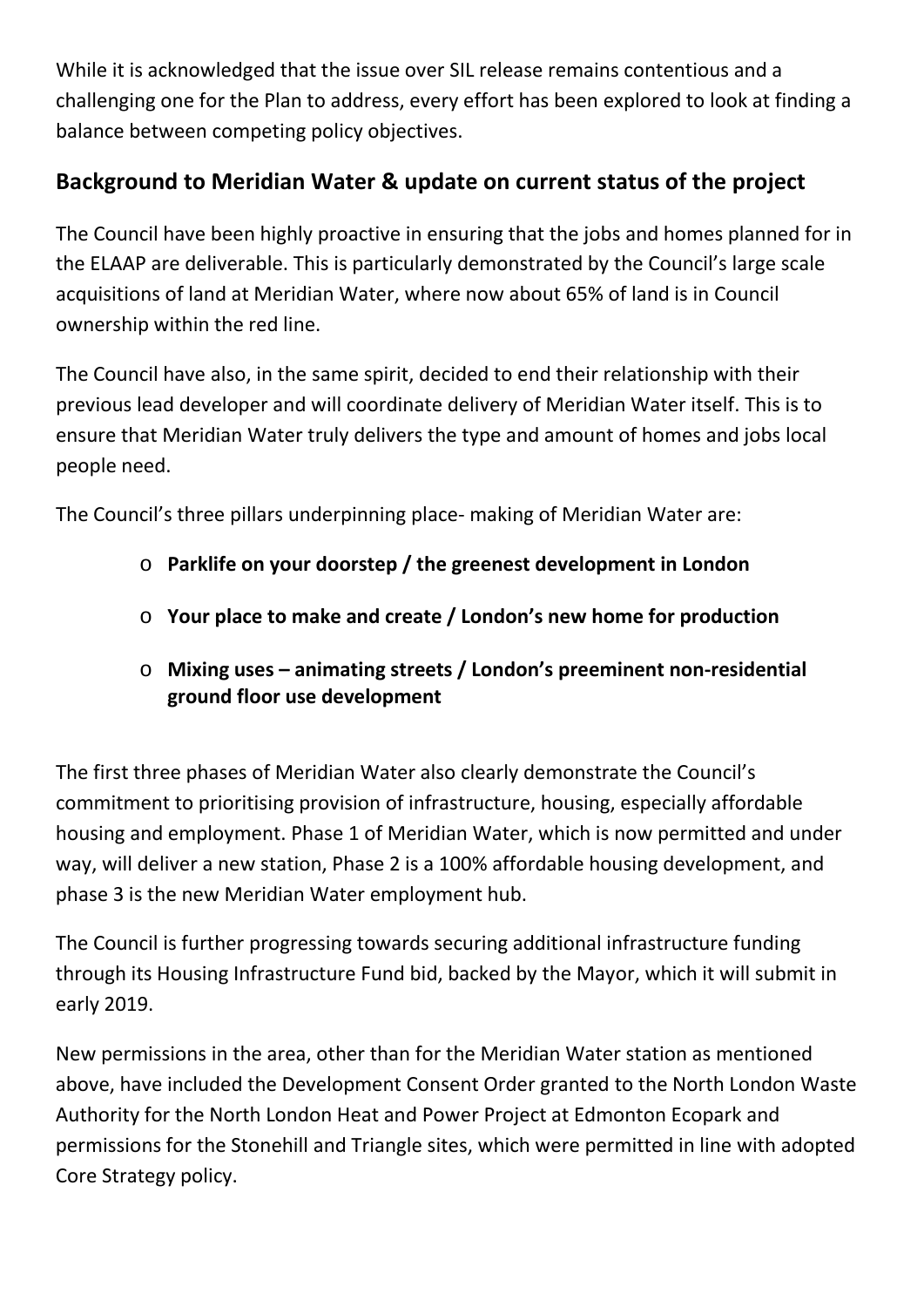#### **Any other recent developments or changes since submission of the AAP**

Since the ELAAP was submitted for Examination, the Council has continued to actively and positively engage with surrounding boroughs, for example through the North London Waste Plan, to strategically plan for addressing future waste processing needs. This is particularly significant as the majority of waste operations in North London are located in and around the ELAAP area. I feel it important to stress the Council fully acknowledges and continues to support the strategic role our industrial land reservoir provides for London.

#### **Soundness**

In line the National Planning Policy Framework (NPPF), the Submitted Plan (including the Schedule of Minor Changes) has been:

**Positively prepared** – proactively focused and based on meeting the borough's housing, employment and infrastructure needs in a sustainable, plan led way;

**Justified** – the plan is a high level strategic policy document with evidence which is proportionate to this purpose and which has evolved over a number of years; ELAAP is informed and supported by an extensive background of evidence work; scenario testing; on-going internal and external consultation and two formal stages of consultation in accordance with Regulations 18 and 19 (Town and Country Planning (Local Development) (England) Regulation 2012).

**Effective** – the plan's deliverability is strongly supported by the Council's hands-on approach to land acquisitions, housing delivery, engagement with new local employers, and front-loading provision of infrastructure; and

**Consistent with national policy** – in line with the NPPF and the London Plan, the plan enables delivery of development with a strong focus on environmental, economic and social sustainability, in an area that has historically suffered from significant environmental, economic and social disadvantage and deprivation.

The Council have also worked tirelessly to engage with all the key stakeholders in the attempt to come to agreements about difficult or conflicting priorities and have signed statements of common ground to this effect. In light of the level of incredibly challenging transformational change that is proposed, it is very positive that the majority of representations are generally supportive of the Plan's principles objectives and 20-year vision.